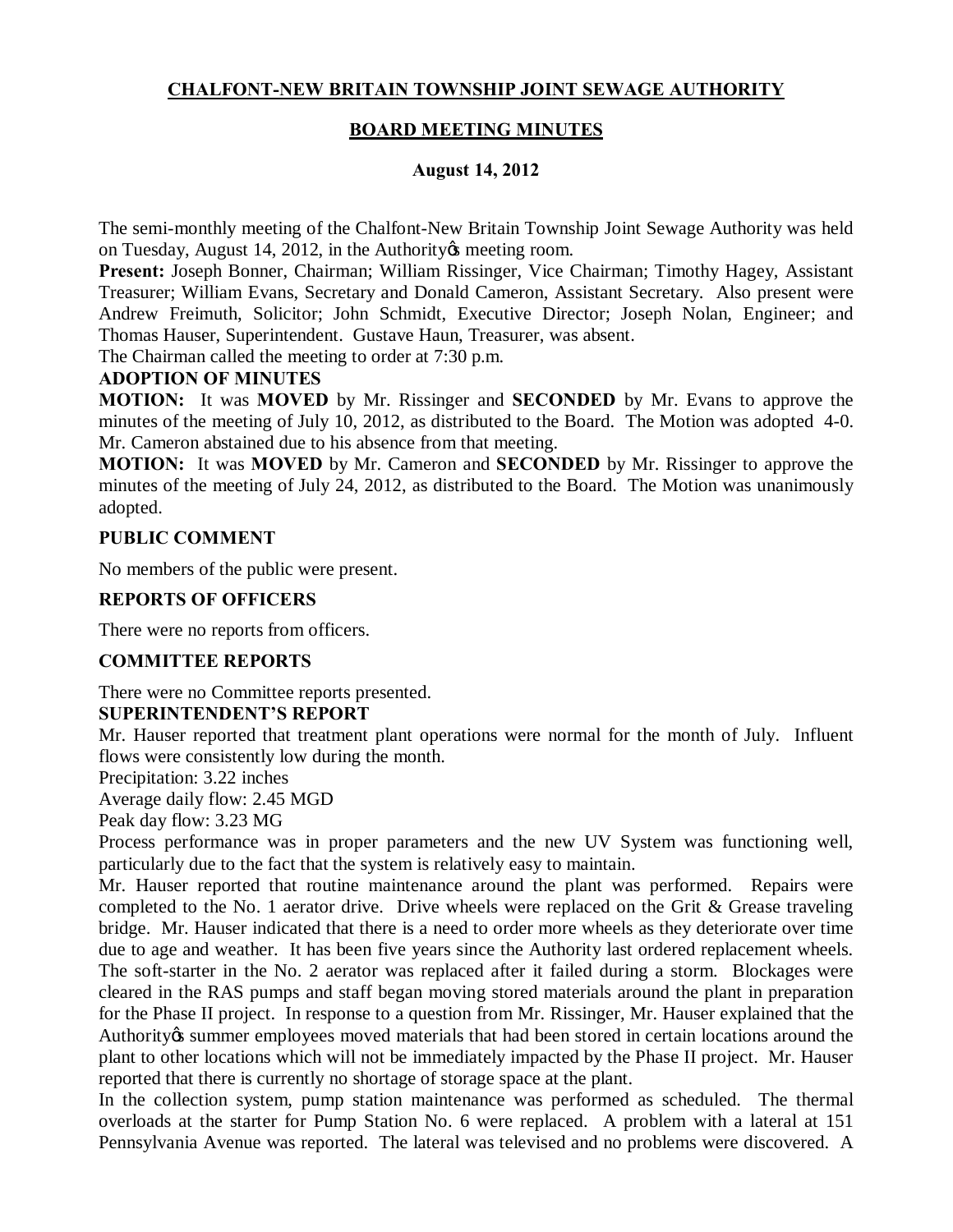lateral at 155 Pennsylvania Avenue was treated for root growth. Conduit and water line installation was completed at Pump Station No. 4. The wire has been ordered but staff is waiting for it to arrive. Equipment was serviced throughout the collection system. Meters were read and PA-1 Calls were marked.

Mr. Evans asked if there had been any follow up on the installation of additional leaf springs on the rear suspension of the camera truck. Mr. Hauser said that he would continue to follow up.

# **EXECUTIVE DIRECTOR'S REPORT – John Schmidt**

Mr. Schmidt reported that he had emailed a link to the new website to the Board. Some improvements to the new website have been made since the email. Mr. Schmidt indicated that he is looking for feedback on the website in advance of the next meeting. There was general discussion regarding the toilet handle image on the new website. Mr. Evans indicated that Mr. Schmidt has done a great job creating the website. Mr. Schmidt indicated that he would like to go live with the site whenever the Board is ready. Mr. Evans indicated that he read the content of the site and thought that it was ready to go. Mr. Evans noted that corrections can always be made along the way. Mr. Cameron indicated that he also reviewed the website and thought that it looked good. He noted the various links on the website. There was general discussion regarding the contents of the website. Mr. Schmidt indicated that the website would go live in the next couple weeks. Mr. Cameron asked how the public would be informed of the website. Mr. Schmidt indicated that notice of the site would be on the Authority is bills. Mr. Evans suggested that notice be sent to the Townships with a request that the link be placed on the Townships  $\phi$  websites.

Mr. Schmidt introduced Resolution No. 2012-4, which is a resolution authorizing the destruction of certain records in accordance with the Municipal Record Manual approved by the Local Government Record Committee on July 16, 1993. Mr. Schmidt indicated that Resolution No. 2012- 4 is routine in nature and the Board has not adopted such a resolution since 2008. There was a general discussion about how the Authority destroys records.

**MOTION:** It was **MOVED** by Mr. Hagey and **SECONDED** by Mr. Evans to adopt Resolution No. 2012-4 authorizing the destruction of certain records, as set forth in the Municipal Record Manual approved on July 16, 1993. The Motion was unanimously adopted.

Mr. Schmidt informed the Board of recent negotiations with Mr. and Mrs. Lemek of 17 Marshall Circle with regard to amending the existing sanitary sewer easement on the Lemek $\alpha$  property for the Authority to access Pump Station No. 6. A general discussion ensued regarding the history of the easement and the concerns of the Lemeks and the Authority. Mr. Schmidt informed the Board that the Lemeksø new attorney had contacted Mr. Bagley regarding the proposed amendment. Mr. Schmidt and the Board expressed concerns with the growing professional costs associated with negotiations with the Lemeks.

There was general discussion about Mr. Bagley & August 3, 2012 letter to Jeffrey P. Garton, Esquire regarding the Operating Agreement with Bucks County Water and Sewer Authority.

# **ENGINEER'S REPORT – Joseph Nolan, P.E.**

Mr. Nolan reported that bids for General Construction contract and the Electrical Construction contract for the Phase II project were opened on July 31, 2012. Sixteen bids were received for the General Construction contract. Four bids were received for the Electrical Construction contract. Mr. Nolan reviewed the bids and sent an August 9, 2012 letter to the Authority recommending an award of both the General Construction contract and the Electrical Construction contract.

The low bid for the General Construction contract was submitted by C&T Associates, Inc. of Souderton, Pennsylvania in the amount of \$3,777,100. Mr. Nolan noted that C&T did the Phase I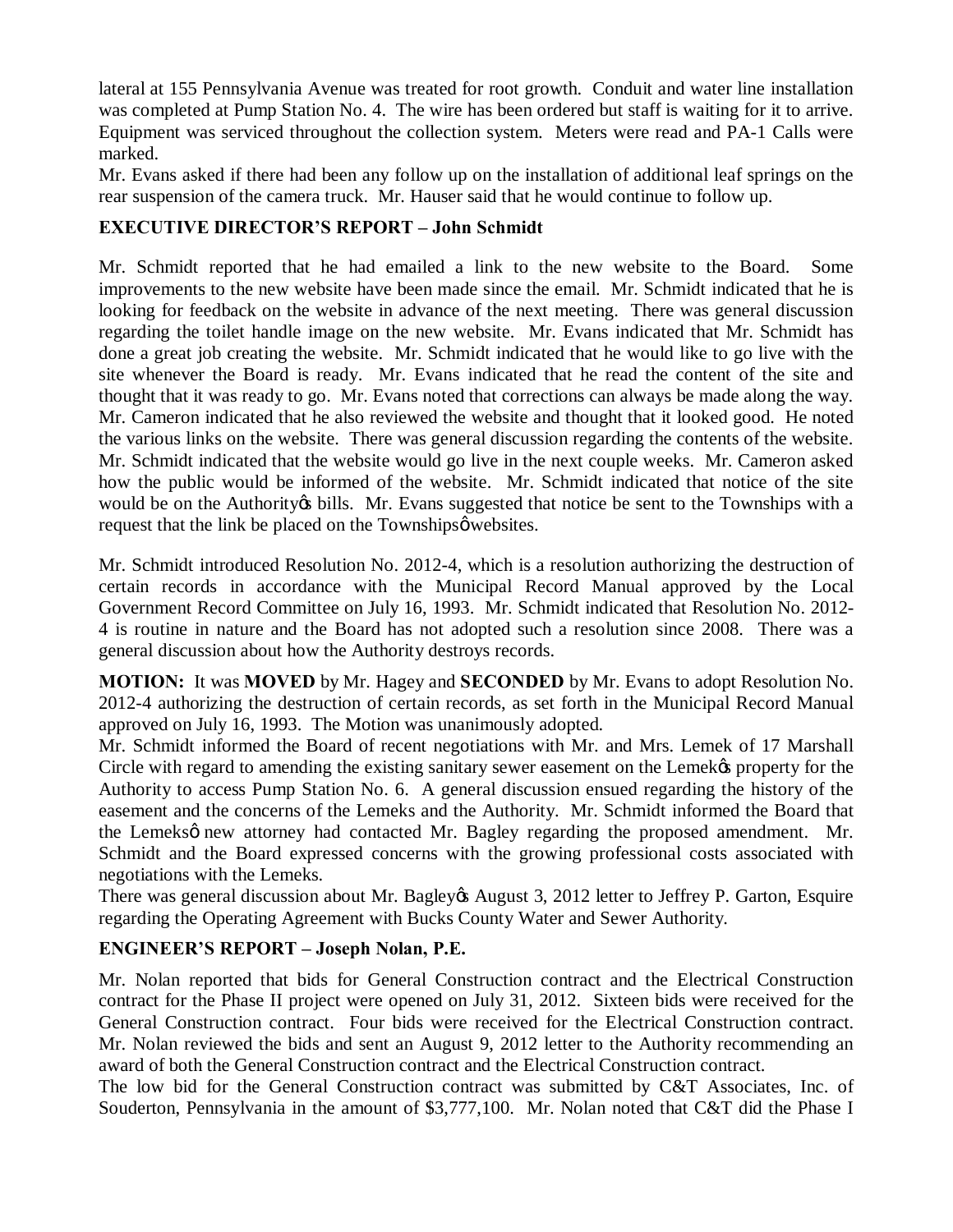project and has a good working relationship with the Authority. Mr. Nolan recommended award of the General Construction contract to C&T Associates.

The low bid for the Electrical Construction contract was submitted by Thomas Controls, Inc. of East Brunswick, New Jersey in the amount of \$1,650,000. Mr. Nolan indicated that there was initial concern over the bid from Thomas Controls due to the differential between its bid and the next lowest bidder. Correspondence was exchanged between Mr. Nolan and Thomas Controls dated August 3, 2012 and August 9, 2012 concerning the bid and the bid specifications. Mr. Nolan informed the Board that he investigated the qualifications and experience of Thomas Controls and contacted other engineers that had worked on jobs with Thomas Controls. Based on the findings, Mr. Nolan recommended award of the Electrical Construction contract to Thomas Controls.

Mr. Nolan noted that the total bid amount for the Phase II project was \$5,427,100, which is below the amount he anticipated. The Board was also informed that the construction permit from the Pennsylvania Department of Environmental Protection for the Phase II project was received on August 6, 2012.

There was general discussion regarding compliance by the contractors with applicable law. Mr. Evans expressed his concern about the bid of Thomas Controls. General discussion ensued concerning the nature of the bid and its award.

**MOTION:** It was **MOVED** by Mr. Hagey and **SECONDED** by Mr. Evans to award Contract No. 12-1A for General Construction to C&T Associates, Inc. for \$3,777,100. The Motion was unanimously adopted.

**MOTION:** It was **MOVED** by Mr. Hagey and **SECONDED** by Mr. Cameron to award Contract No. 12-1B for Electrical Construction to Thomas Controls, Inc. for \$1,650,000. The Motion was unanimously adopted.

Mr. Nolan presented Requisition No. 116 for Capital Expenditures in the amount of \$4,962.49 including a variety of items such as the repairs referenced earlier in the meeting. Mr. Nolan recommended approval. Mr. Evans asked whether the County Electric bill included the wire for the Pump Station No. 4 repair discussed earlier in the meeting. A review of the bills confirmed that the cost of the wire had not been included.

**MOTION:** It was **MOVED** by Mr. Rissinger and **SECONDED** by Mr. Evans to approve Requisition No. 116 for Capital Expenditures in the amount of \$4,962.49. The Motion was unanimously adopted.

Mr. Nolan next presented Requisition No. 159 for Capital Improvements in the amount of \$16,319.00 and he recommended approval.

**MOTION:** It was **MOVED** by Mr. Cameron and **SECONDED** by Mr. Rissinger to approve Requisition No. 159 for Capital Improvements in the amount of \$16,319.00. The Motion was unanimously adopted.

#### **SOLICITOR'S REPORT – Andrew Freimuth, Esquire**

There was no Solicitor<sub>®</sub> Report.

# **TREASURER'S REPORT – Timothy Hagey, Assistant Treasurer**

Mr. Hagey reviewed the General Operating Expenses, the Capital Expenditures, the Capital Improvements previously approved and the Capital Improvements associated with a loan also known as Fund 3 in the amount of \$23,144.96 resulting in total expenditures for the month of \$274,984.68. Mr. Hagey recommended approval to pay the bills. Mr. Evans asked about the Master Card payment. Mr. Schmidt noted that he believed it was related to expenses for the Pennsylvania Municipal Authority Association.

**MOTION**: It was **MOVED** by Mr. Evans and **SECONDED** by Mr. Cameron to approve payment of the total expenditures for the month amounting to \$274,984.68. The Motion was unanimously adopted.